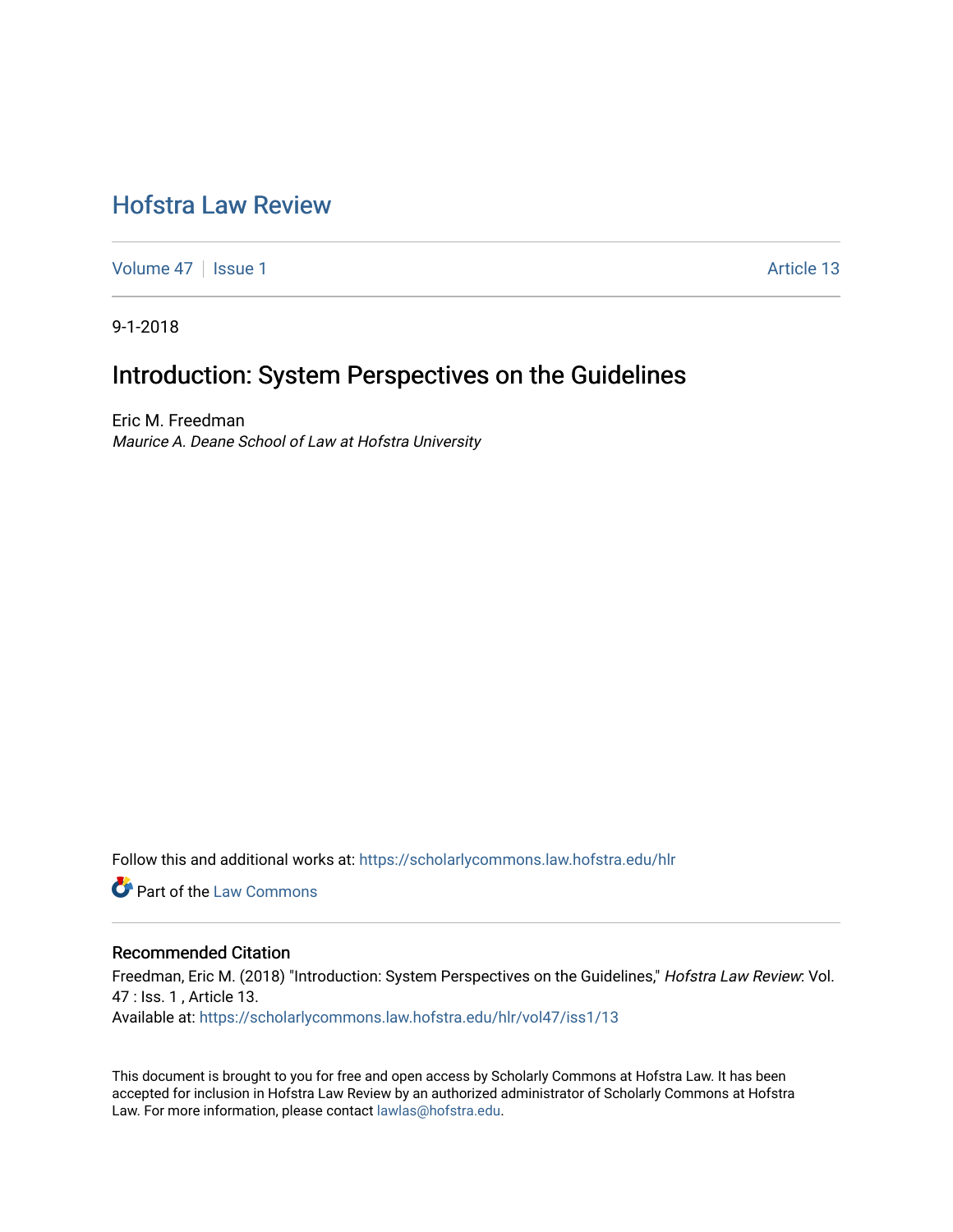## **INTRODUCTION:** SYSTEM PERSPECTIVES **ON** THE *GUIDELINES*

## *Eric M Freedman\**

The Articles in Part Two of the *Hofstra Law Review* symposium marking the fifteenth anniversary of the publication of the *ABA Guidelines<sup>1</sup>*offer a valuable reminder. Effective capital defense representation is designed to achieve "the basic goal of a system of justice: justice."<sup>2</sup>

The interest in insuring that the decision of the government to execute a person in the name of its citizens is based upon the most complete possible factual and legal picture belongs not just to each individual actor in the legal system-including judges and victims as well as defendants and prosecuting and defense attorneys—but to society as a whole.<sup>3</sup>

This Part begins with an Article **by** Matthew Redle, who has been a prosecutor in Wyoming for some forty years and is dedicated to the vision of the prosecutor as an officer whose ultimate commitment is to

<sup>\*</sup> Siggi B. Wilzig Distinguished Professor of Constitutional Rights, Maurice A. Deane School of Law at Hofstra University (Eric.M.Freedman@Hofstra.edu). B.A. 1975, Yale University; M.A. 1977, Victoria University of Wellington (New Zealand); J.D. 1979, Yale University. Reporter for *ABA Guidelines for the Appointment and Performance of Defense Counsel in Death Penalty Cases* (rev. ed. 2003), 31 HOFSTRA L. REv. 913 (2003) [hereinafter *ABA Guidelines].* The opinions expressed herein are attributable solely to me.

<sup>1.</sup> Part One of this Symposium appeared in Volume 46, Issue 4 of the *Hofstra Law Review.* It is available online at https://www.hofstralawreview.org/archive/volume-46-issue-4-summer-2018.

<sup>2.</sup> Eric M. Freedman, *Fewer Risks, More Benefits: What Governments Gain by Acknowledging the Right to Competent Counsel on State Post-Conviction Review in Capital Cases,* 4 OHIO ST. **J.** CRIM. L. 183, 193 (2006).

*<sup>3.</sup> Id.; see also* Eric M. Freedman, *Symposium Introduction,* 46 HOFSTRA L. REv. 1097, **1102-03** (2018) (observing that this central feature of the *Guidelines* explains why they "received the unanimous approval of the House of Delegates, whose members represent many diverse constituencies, including state and federal prosecutors, judges, and government officials of all sorts").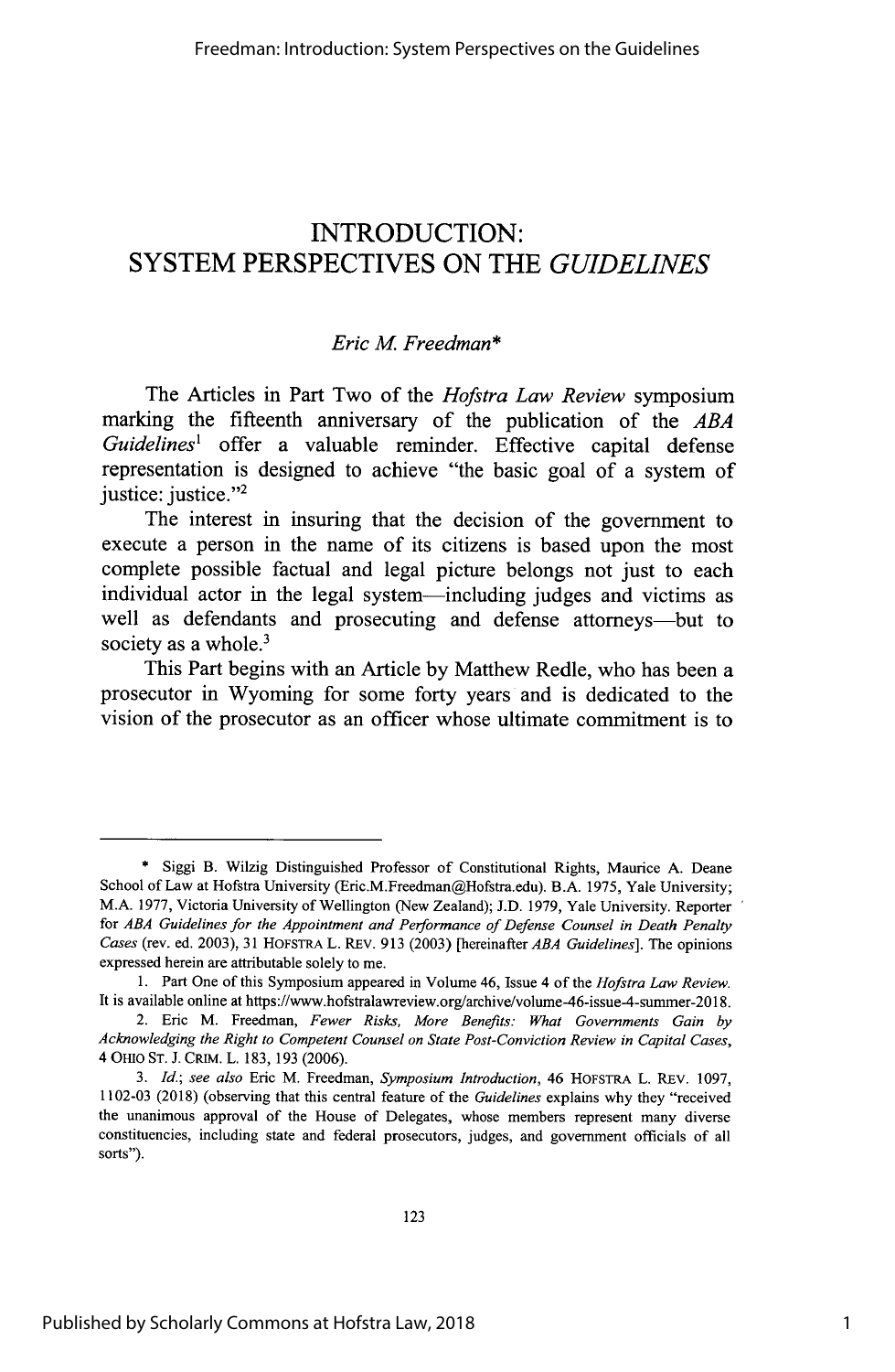*HOFSTRA LA W REVIEW*

justice.4 His Article is entitled, **"A** View of the **ABA** Death Penalty Defense Representation *Guidelines* From the Prosecution's Table."<sup>5</sup>

The *ABA Guidelines* consciously chose to embody standards that were "not aspirational" but rather expressed the existing consensus about the requirements of effective defense representation in capital cases.<sup>6</sup> This codification of "a national standard of practice"7 was, as Mr. Redle suggests, "an intentional effort to avoid localized norms from watering down the quality of representation appropriate for the task at hand."<sup>8</sup>

The project was empirically based, founded on the collective experience and expertise of effective capital litigators, "the teachings of research studies conducted **by** academics, government agencies and **private** consulting organizations, the practice standards of professional legal organizations, and extensive caselaw addressing the effective assistance of counsel."<sup>9</sup>

The *ABA Guidelines* recognize-although legislatures frequently do not<sup>10</sup>—that achieving high quality representation on the ground "requires that government provide funds necessary to support the full cost."<sup>11</sup> Mr. Redle observes that legislatures' failure "to provide this level of funding-which given the nature of the capital sanction, even the most rudimentary notions of justice would seem to demand-undermines the

*<sup>4.</sup> See* American Bar Association, Criminal Justice Standards for the Prosecution Function, Standard 3-1.2 (b) (4th ed. 2015), https://www.americanbar.org/groups/criminal\_justice/standards/ ProsecutionFunctionFourthEdition ("The primary duty of the prosecutor is to seek justice within the bounds of the law, not merely to convict. The prosecutor serves the public interest and should act with integrity and balanced judgment .... The prosecutor should seek to protect the innocent and convict the guilty, consider the interests of victims and witnesses, and respect the constitutional and legal rights of all persons, including suspects and defendants.").

<sup>5.</sup> Matthew Redle, *A View of the ABA Death Penalty Defense Representation* Guidelines *from the Prosecution's Table,* 47 HOFSTRA L. REV. 127 (2018).

<sup>6.</sup> See *id.* at 131-32; *see also ABA Guidelines, supra* star note, at 920 (History of Guideline 1.1).

<sup>7.</sup> ABA Guidelines, supra star note, at 919 (Guideline 1.1.A).

<sup>8.</sup> Redle, *supra* note 5, at 132 n. 25; *see* Russell Stetler & W. Bradley Wendel, *The ABA Guidelines and the Norms of Capital Defense Representation,* 41 HOFSTRA L. REV. 635, 635-36 (2013).

<sup>9.</sup> Freedman, *supra* note **3,** at 1103-04 (footnotes omitted). Encouragingly, outside investigation of the efficacy of the precepts of the *ABA Guidelines* has found them to be "on firm empirical ground." *See* John H. Blume, Sheri Lynn Johnson & Scott **E.** Sundby, *Competent Capital Representation: The Necessity of Knowing and Heeding What Jurors Tell Us About Mitigation,* <sup>36</sup> HOFSTRA L. REv. 1035, 1036 (2008).

<sup>10.</sup> *See* Eric M. Freedman, *Add Resources and Apply Them Systemically: Governments' Responsibilities Under the Revised ABA Capital Representation Guidelines,* 31 HOFSTRA L. REV. 1097, 1099-1100 (2003).

<sup>11.</sup> Redle, *supra note* 5, at 132.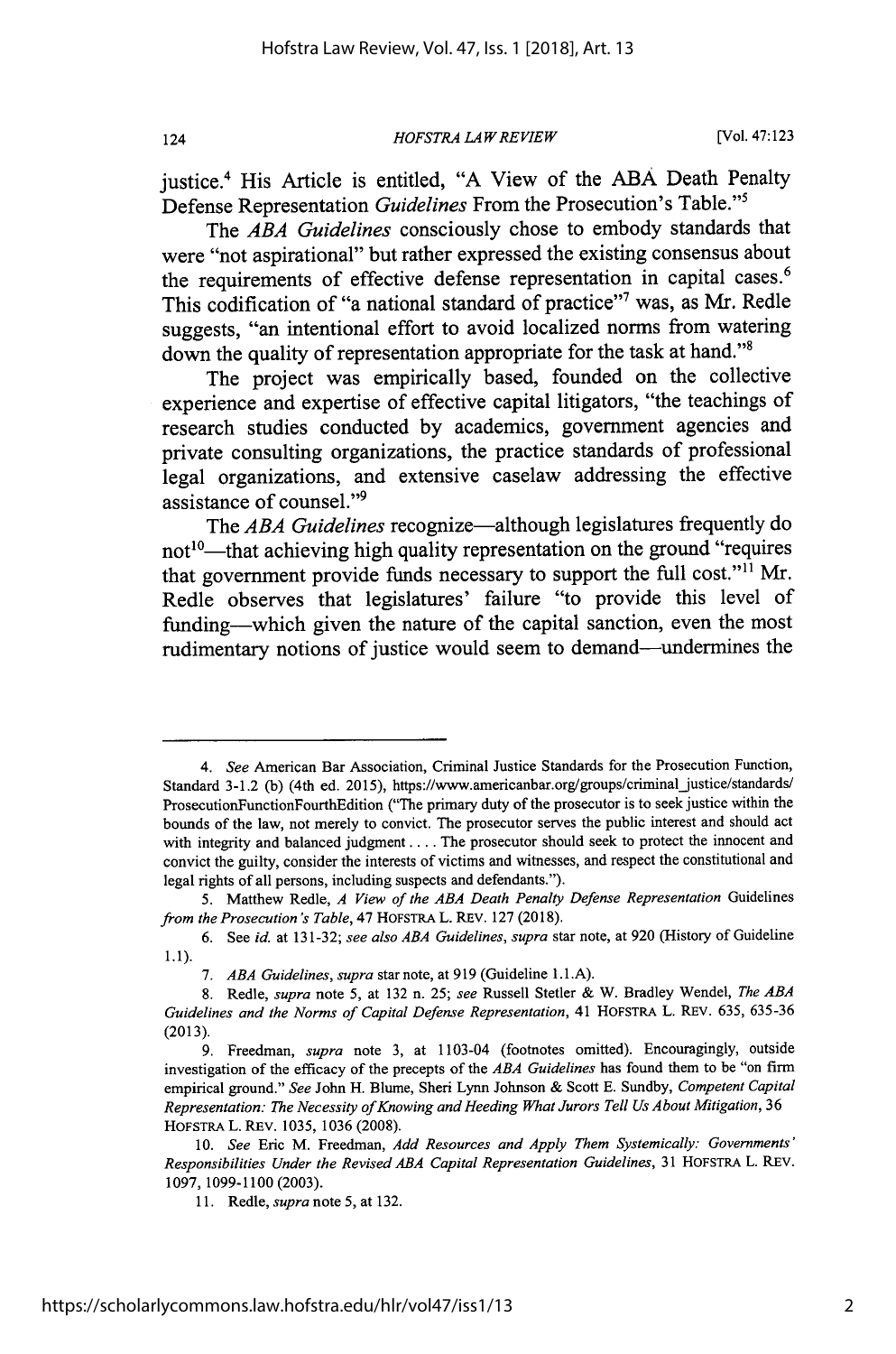125

#### *SYSTEMPERSPECTIVES ON THE* GUIDELINES **20181**

legitimacy of the death sentence far more than a legion of dedicated defense teams could achieve."<sup>12</sup>

Less abstractly, there are long-recognized practical consequences when governments fail to abide by the *ABA Guidelines<sup>3</sup> :* long delays in the adjudication of capital cases<sup>14</sup> and the vulnerability of state capital convictions to invalidation on federal habeas corpus review.<sup>15</sup>

Ultimately, Mr. Redle concludes:

Regardless of one's views on capital punishment, if such a penalty exists, it should be carried out with all of the dignity, respect, and equity which our system of laws can muster. Excellence in defense representation is the yardstick by which dignity, respect, and equity may be measured.<sup>16</sup>

The second Article in this Part of the symposium is "The *ABA Guidelines:* The Arizona Experience," by long-time collaborators Larry Hammond and Robin M. Maher.<sup>17</sup>

Mr. Hammond, a senior criminal defense lawyer in Phoenix with a varied career in private litigation and public service, $18$  has been concerned with the adequacy of public defense systems at least since his clerkship for Justice Hugo Black in **1971.'9** In Arizona, he has worked tirelessly for decades in a variety of official and unofficial capacities to improve the quality of capital defense representation at all stages of the process. His resulting high reputation among all sectors of the Arizona bar and bench was a unique advantage in persuading institutional actors that reform was in the interests of all constituencies.<sup>20</sup> Ms. Maher was Executive Director of the ABA Death Penalty Representation Project at the time the *Guidelines* were adopted.<sup>21</sup> She oversaw their formulation

<sup>12.</sup> *Id.* at 133.

<sup>13.</sup> *Id.* at 137.

<sup>14.</sup> *See* Eric M. Freedman, *Earl Washington's Ordeal,* 29 HOFSTRA L. REv. 1089, **1106-07** (2001); *see also* James **S.** Liebman, *The Overproduction of Death,* 100 COLUMBIA L. REV. 2030, 2147 (2000).

*<sup>15.</sup> See* Freedman, *supra* note 2, at 188-93.

<sup>16.</sup> Redle, *supra* note 5, at 137.

<sup>17.</sup> Larry Hammond & Robin M. Maher, *The* ABA Guidelines: *The Arizona Experience, 47* HOFSTRA L. REV. 137 (2018).

<sup>18.</sup> *See Larry A. Hammond,* OSBORN MALEDON, http://www.omlaw.com/attorneys/bio/larrya-hammond (last visited Nov. 10, 2018).

*<sup>19.</sup> See* Larry Hammond, *Why Gideon Mattered to Hugo Black,* 27 THE CHAMPION, Jan./Feb. 2003, at 19.

<sup>20.</sup> *See* Hammond & Maher, *supra* note 17, at 137 n.4.

*<sup>21.</sup> See* Robin M. Maher, *'The Guiding Hand of Counsel' and the ABA Guidelines for the Appointment and Performance of Defense Counsel in Death Penalty Cases,* 31 HOFSTRA L. REV. 1091,1093 (2013).